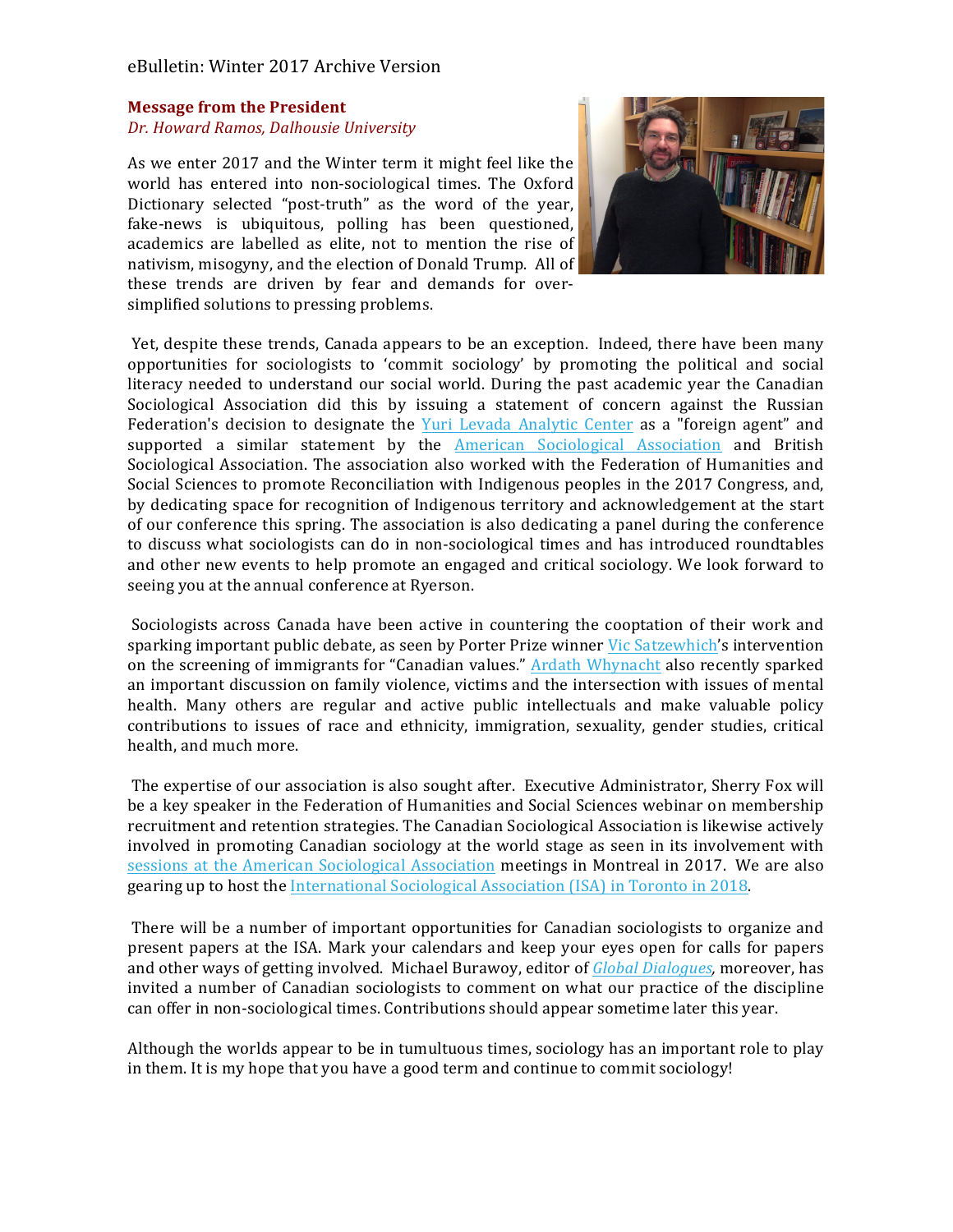# eBulletin: Winter 2017 Archive Version

# **Message from the President-Elect** *Dr. Rima Wilkes, University of British Columbia*



For the first time in three decades January in Vancouver is like January in many other parts of the country. Really cold. Ok maybe just somewhat cold. But we have to at least try to be like "real" Canadians.

Like you I am looking forward to the upcoming May 29-June  $1$ Canadian Sociological Association conference which is taking place at the Congress meeting in Toronto. The new research cluster format that we have seen in recent years at the conference is working extremely well, and provides a great opportunity to hear exciting new work in our respective fields. If you haven't already submitted your abstract the deadline is January 27.

As for what we have been up to, many of us in the Association are planning not only for this upcoming meeting but also for the International Sociological Association Conference in Toronto in 2018, which the CSA will host. This is a major coup for sociology in Canada and a special acknowledgment must go out to Patricia Albanese, Professor of Sociology at Ryerson University for her instrumental work in pulling it all together.

Finally, as President-Elect it is my honour to chair the Outstanding Contribution and Student Paper Award committees. The deadlines are February 15, 2017 and April 14, 2017 respectively. Please send in your nominations and papers! I look forward to announcing the winners at the annual banquet on May 30. I also look forward to meeting all the returning and new members of the Canadian Sociological Association in Toronto. Have a wonderful Winter term.

#### **Communications Officer Update** *Dr. John McLevey, University of Waterloo*

The association will be holding a conference panel *Communicating Sociology: Practical Advice from Sociologists on Interacting with the Media*. The session will provide members with very practical advice on how to get their message across accurately, and how to have an impact on policy and public understanding of sociology and social science more generally. More details coming soon.



## **On Our Website**

*New Section* The Association will maintain the latest information for the XIX ISA World Congress of Sociology.

#### *Canadian Review of Sociology*

See the latest journal issue, featured articles and media coverage.

#### *Job Listings*

Academic and applied positions as well as calls for submissions are posted regularly.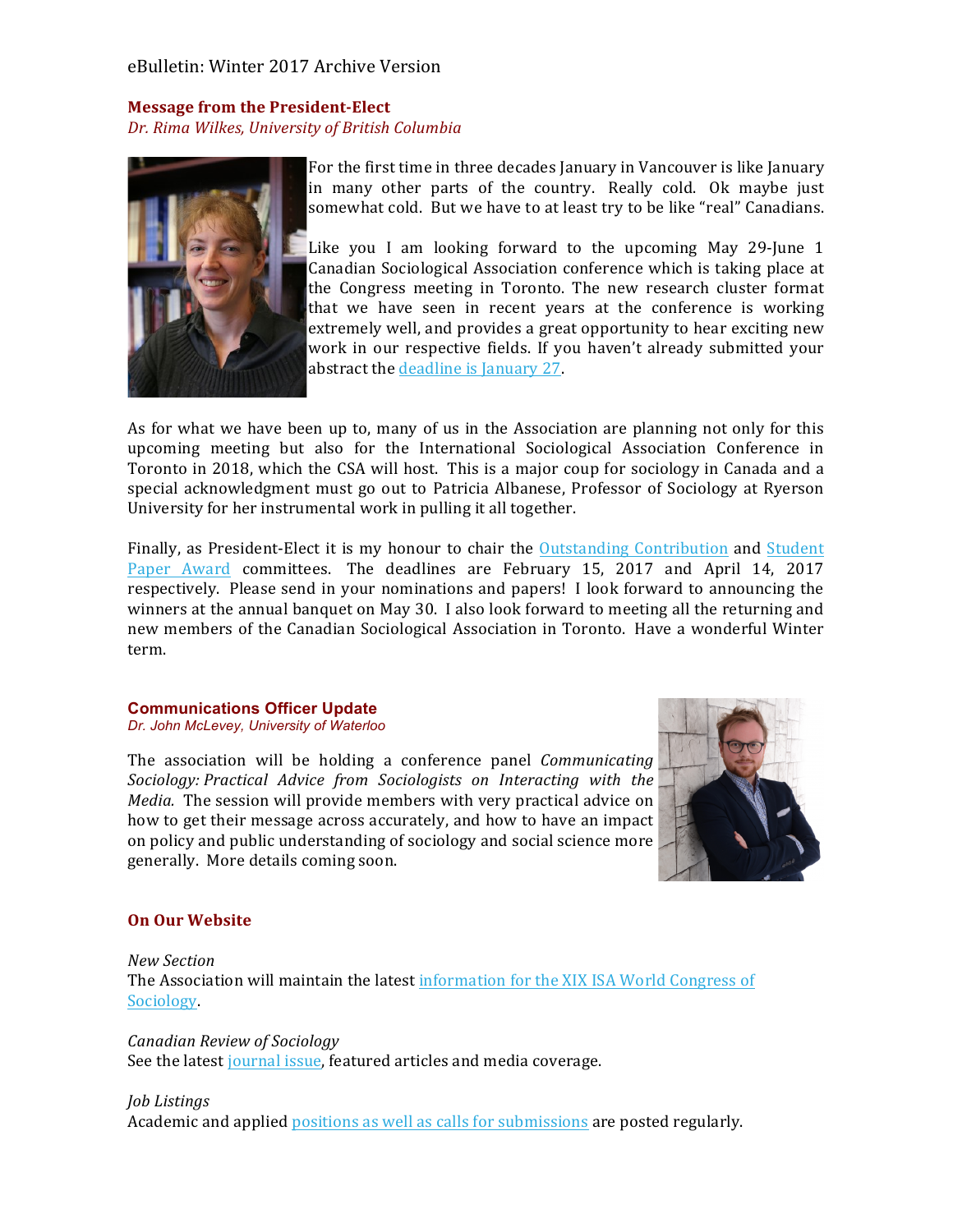# eBulletin: Winter 2017 Archive Version

# **CSA-SCS Subcommittee Reports**

### **Equity**

*Chair - Dr. Min Zhou, University of Victoria*

The Equity Subcommittee will organize a special session on inequalities in Canadian academe at the coming Congress. Black Professors Matter: Challenging Inequalities in Canadian Academe

The Equity Subcommittee also maintains and updates the online information on "Resources on Equity Issues in Canada" at http://www.csa-scs.ca/equity-issues. On this webpage you can find the links to Canadian equity issues and reports compiled by the Equity Subcommittee. Should you have further resources to add to this section, please contact the CSA office.

### **Conference Call for Abstracts**

The Canadian Sociological Association Conference will be held from Monday, May 29 through to Thursday, June 1, 2017 as part of the Canadian Federation of Humanities and Social Sciences Congress this year taking place at Ryerson University in Toronto, Ontario.

The Call for Abstracts will be closing on January 27, 2017. We invite you to review the preliminary session list and consider submitting an abstract today.

Visit the Conference Website

## **ISA World Congress 2018**

*July 15 - 21, 2018 - Toronto, Ontario*

We are excited to be hosting this event expected to welcome over 6000 delegates to Toronto. Information has now been posted on the Congress on our website.

Check regularly for updates!

Not familiar with the International Sociological Association or the World Congress? Review our FAQ and plan to participate.

*Upcoming Deadlines:* Worldwide Competition for Junior Sociologists - March 31, 2017 Call for Abstracts - April 25 to September 30, 2017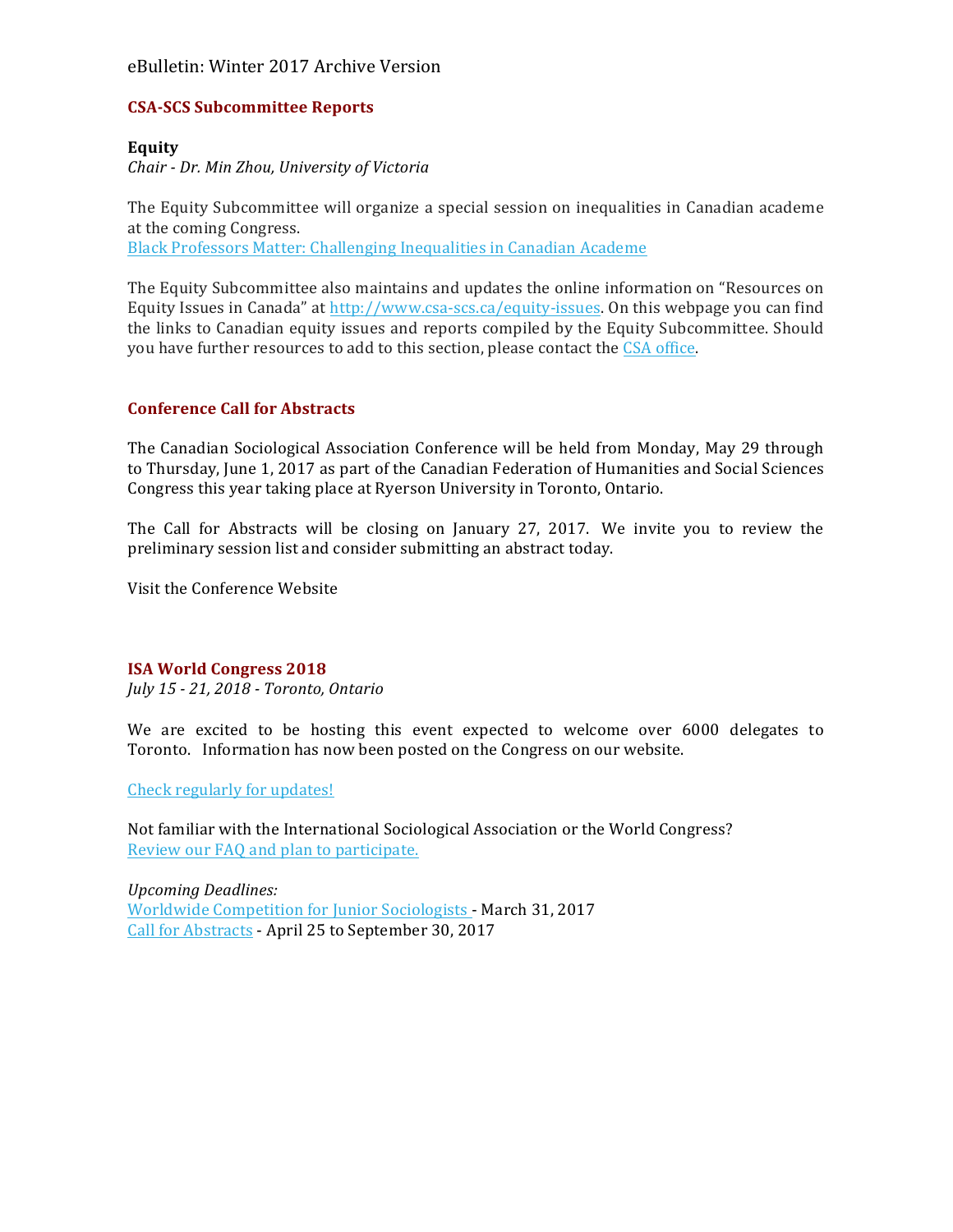# eBulletin: Winter 2017 Archive Version

#### **Research Clusters**

Research Clusters bring together researchers and students working in the various substantive areas that make up Canadian sociology. They facilitate information-sharing, networking, academic communitybuilding, and collaboration among faculty and students working in similar areas. Furthermore, they provide an avenue for making sociological knowledge available to media, policy-makers, communities, and non-governmental organizations.



*Research Cluster News* Violence & Society Student Paper Awards - deadline March 31, 2017

*2017 CSA-SCS Conference* Cluster affiliated sessions The sessions are open to the Call for Abstracts unless otherwise stated.

Full list of association Research Clusters

### **Department News**

Our newsletters enable us to showcase Sociology Departments across Canada. Contact us if you would like to contribute to the next E-bulletin edition.

#### **Carleton University**

*Dr. Janet Siltanen*  Dr. Aaron Doyle is the new Chair while Dr. Wally Clement joins us as the Interim Dean of the Faculty of Social Sciences for a 2 year term.



#### **University of Manitoba**

*Dr. Lori Wilkinson*  Congratulations to Dr. Andrew Woolford. He was appointed to the College of New Scholars at the Royal Society of Canada in recognition of his extensive research on genocide and colonialism in Canada.



Cheryl Albas and Tracey Peter were both recognized by the Faculty of Arts with Teaching Excellence Awards. These are competitive awards recognizing the great teaching contributions of Arts faculty. Elizabeth Comack is the winner of the 2016 University of Manitoba Outreach Award. This award recognizes researchers whose work and volunteerism has direct influence outside the university.